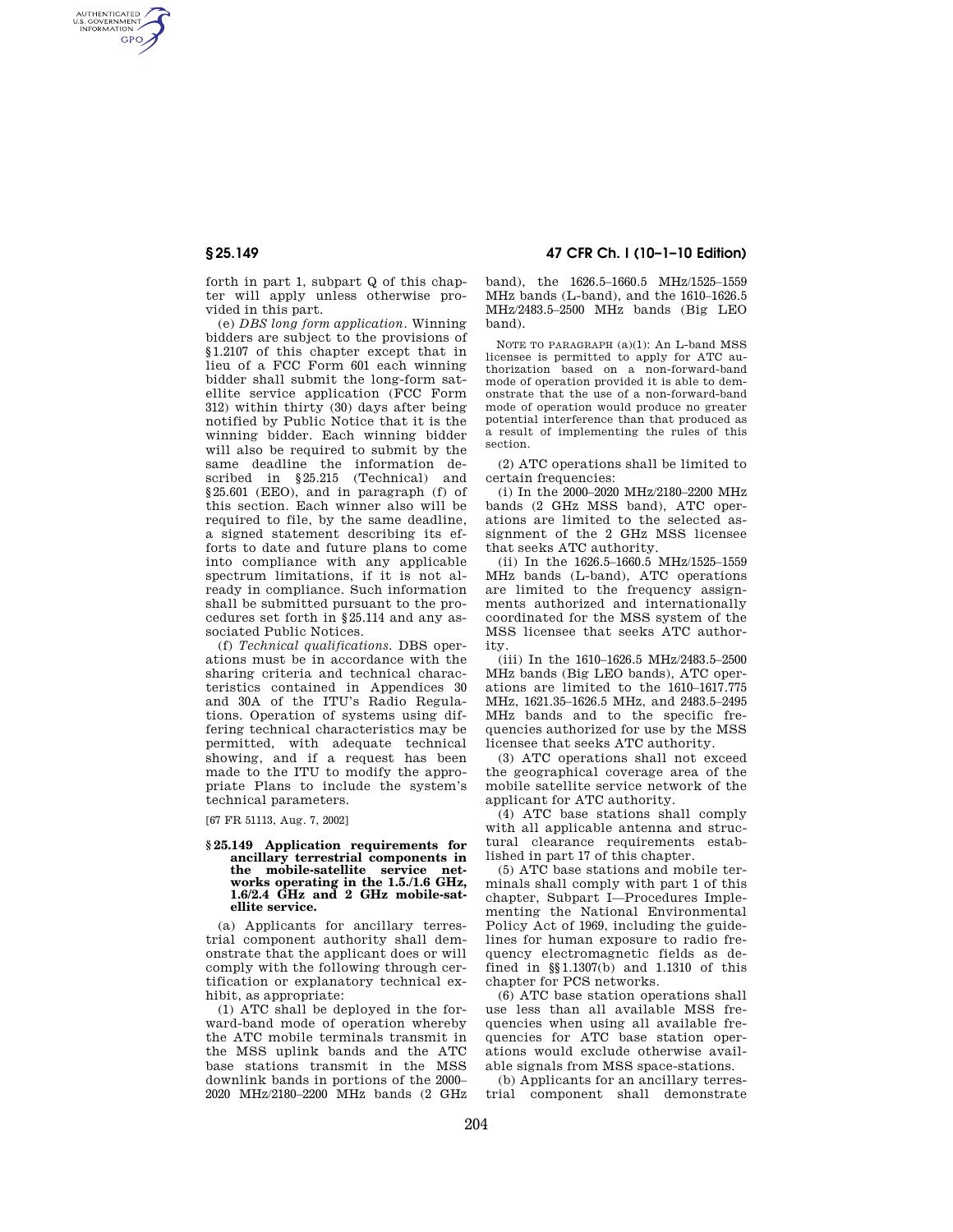## **Federal Communications Commission § 25.149**

that the applicant does or will comply with the following criteria through certification:

(1) *Geographic and temporal coverage.*  (i) For the 2 GHz MSS band, an applicant must demonstrate that it can provide space-segment service covering all 50 states, Puerto Rico, and the U.S. Virgin Islands one-hundred percent of the time, unless it is not technically possible, consistent with the coverage requirements for 2 GHz MSS GSO operators.

(ii) For the L-band, an applicant must demonstrate that it can provide space-segment service covering all 50 states, Puerto Rico, and the U.S. Virgin Islands one-hundred percent of the time, unless it is not technically possible for the MSS operator to meet the coverage criteria from its orbital position.

(iii) For the Big LEO band, an applicant must demonstrate that it can provide space-segment service to all locations as far north as 70° North latitude and as far south as 55° South latitude for at least seventy-five percent of every 24-hour period, *i.e.*, that at least one satellite will be visible above the horizon at an elevation angle of at least 5° for at least 18 hours each day, and on a continuous basis throughout the fifty states, Puerto Rico and the U.S. Virgin Islands, *i.e.*, that at least one satellite will be visible above the horizon at an elevation angle of at least 5° at all times.

(2) *Replacement satellites.* (i) Operational NGSO MSS ATC systems shall maintain an in-orbit spare satellite.

(ii) Operational GSO MSS ATC systems shall maintain a spare satellite on the ground within one year of commencing operations and launch it into orbit during the next commercially reasonable launch window following a satellite failure.

(iii) All MSS ATC licensees must report any satellite failures, malfunctions or outages that may require satellite replacement within ten days of their occurrence.

(3) *Commercial availability.* Mobile-satellite service must be commercially available (*viz.*, offering services for a fee) in accordance with the coverage requirements that pertain to each band as a prerequisite to an MSS licensee's offering ATC service.

(4) *Integrated services.* MSS ATC licensees shall offer an integrated service of MSS and MSS ATC. Applicants for MSS ATC may establish an integrated service offering by affirmatively demonstrating that:

(i) The MSS ATC operator will use a dual-mode handset that can communicate with both the MSS network and the MSS ATC component to provide the proposed ATC service; or

(ii) Other evidence establishing that the MSS ATC operator will provide an integrated service offering to the public.

(5) *In-band operation.* (i) In the 2 GHz MSS band, MSS ATC is limited to an MSS licensee's selected assignment. MSS ATC operations on frequencies beyond the MSS licensee's selected assignment are prohibited.

(ii) In the Big LEO bands, MSS ATC is limited to no more than 7.775 MHz of spectrum in the L-band and 11.5 MHz of spectrum in the S-band. Licensees in these bands may implement ATC only on those channels on which MSS is authorized, consistent with the Big LEO band-sharing arrangement.

(iii) In the L-band, MSS ATC is limited to those frequency assignments available for MSS use in accordance with the Mexico City Memorandum of Understanding, its successor agreements or the result of other organized efforts of international coordination.

(c) *Equipment certification.* (1) Each ATC MET utilized for operation under this part and each transmitter marketed, as set forth in §2.803 of this chapter, must be of a type that has been authorized by the Commission under its certification procedure for use under this part.

(2) Any manufacturer of radio transmitting equipment to be used in these services may request equipment authorization following the procedures set forth in subpart J of part 2 of this chapter. Equipment authorization for an individual transmitter may be requested by an applicant for a station authorization by following the procedures set forth in part 2 of this chapter.

(3) Licensees and manufacturers are subject to the radiofrequency radiation exposure requirements specified in